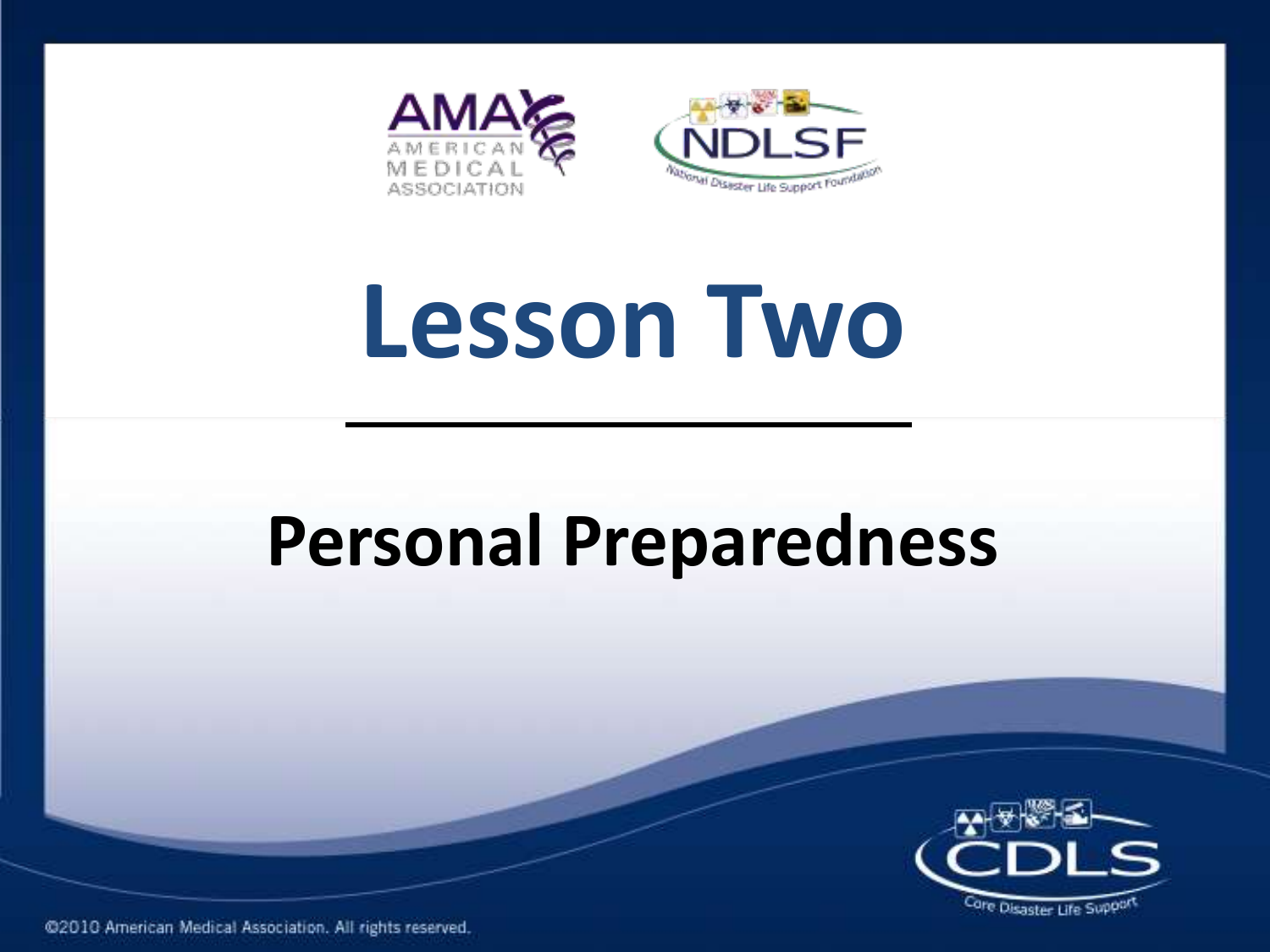#### **Lesson Learning Objectives**

*Given a disaster or public health emergency:*

- Demonstrate knowledge of key components of a personal/family disaster plan
- Identify strategies to protect valuable personal, family, and business documents
- Identify informational resources regarding preparedness, response, and recovery
- List potential hazards to be considered before entering a scene
- List actions and precautions that are essential for preservation of safety using the all-hazards approach to disaster management

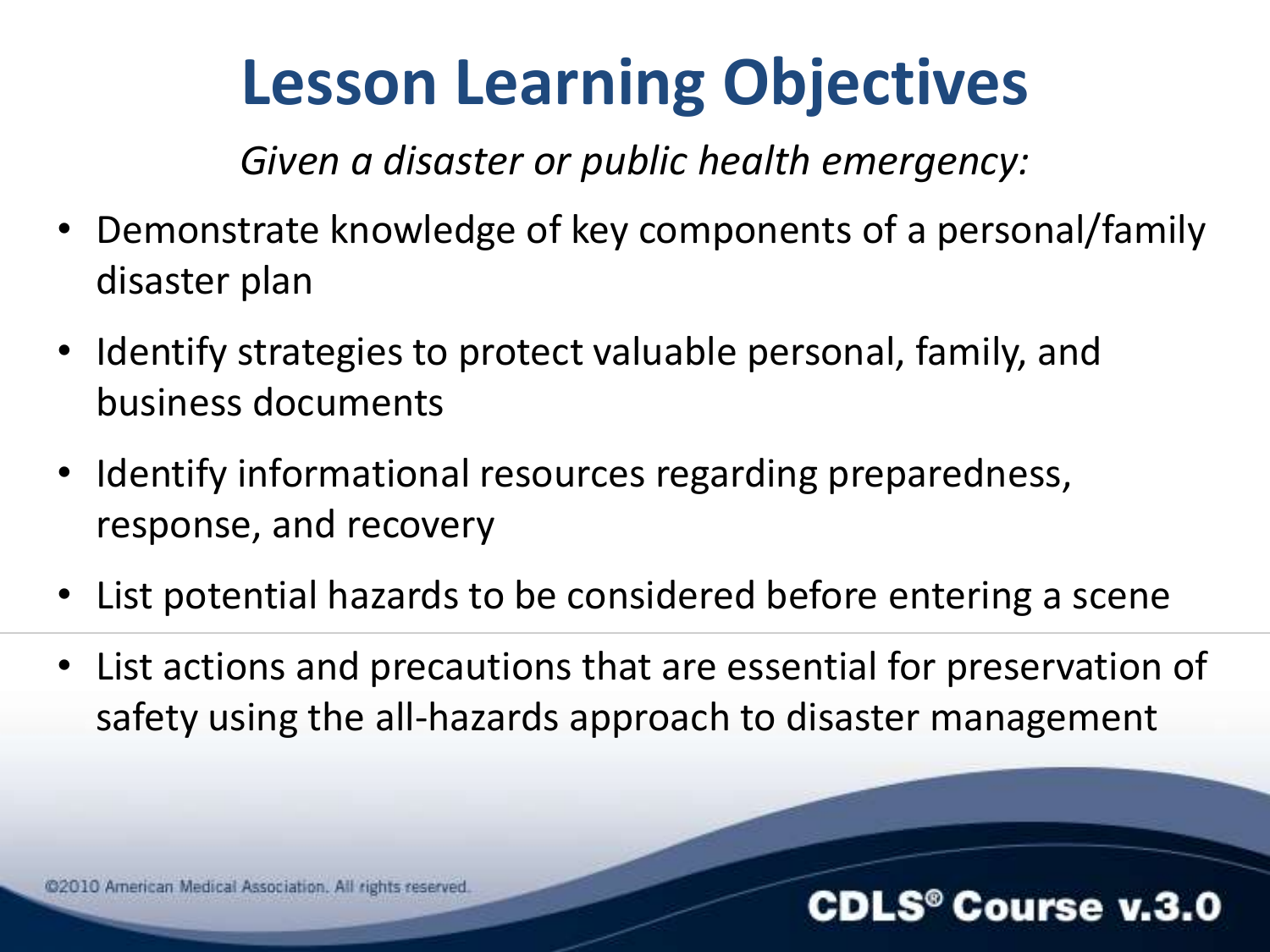# **Students as Healthcare Responders (?)**

- Recognize and *protect self* from potential dangers and hazards
- Be willing and able to help without interfering with organized response efforts
- Know when and who to call for help
- Should know how to provide basic life support (CPR/First Aid)



**CDLS® Course v.3.0**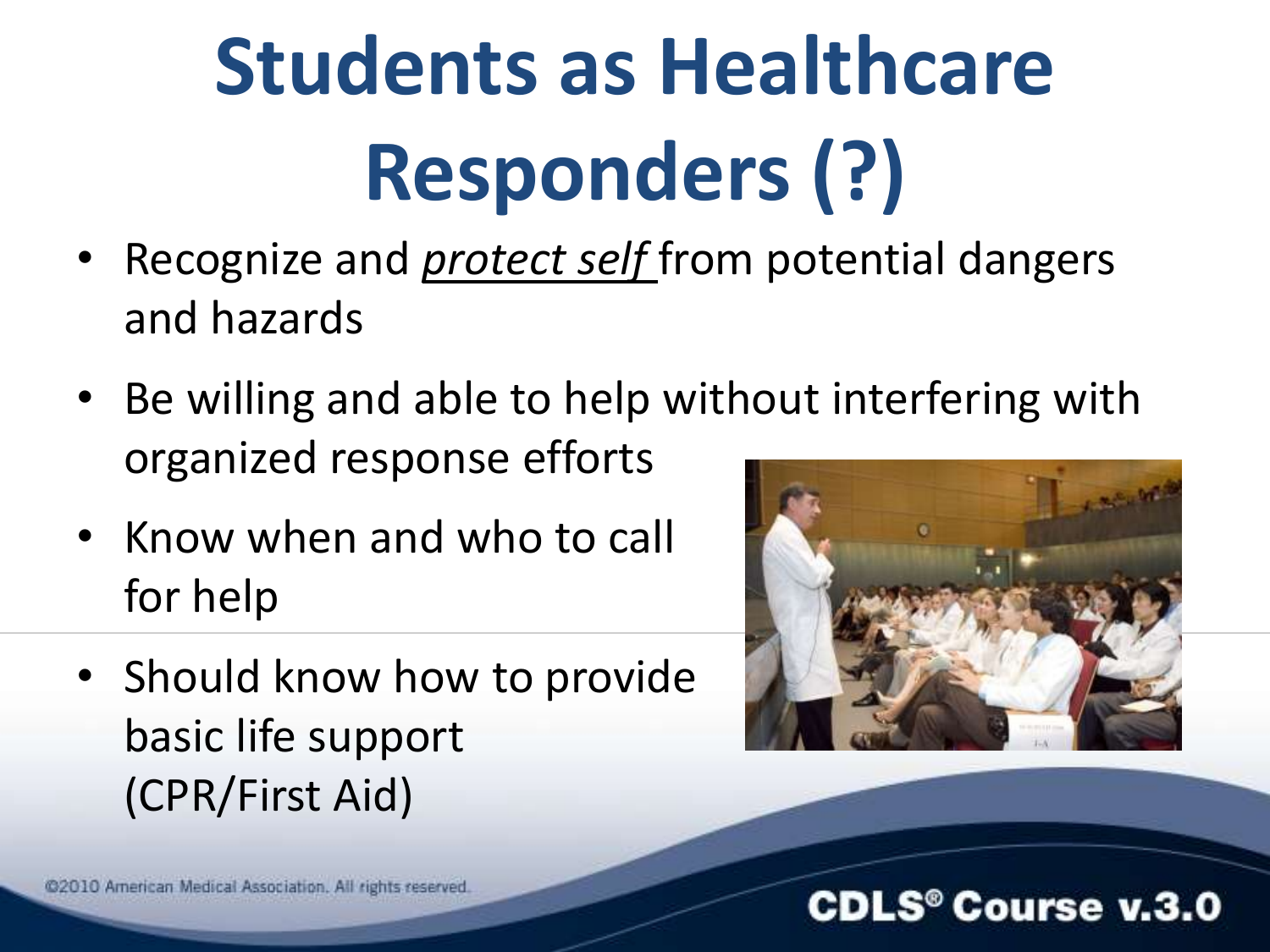### **Disaster Preparedness**

*Preparedness is critical for effective disaster response*

# **P**lanning and practice



## **E**ducation and training

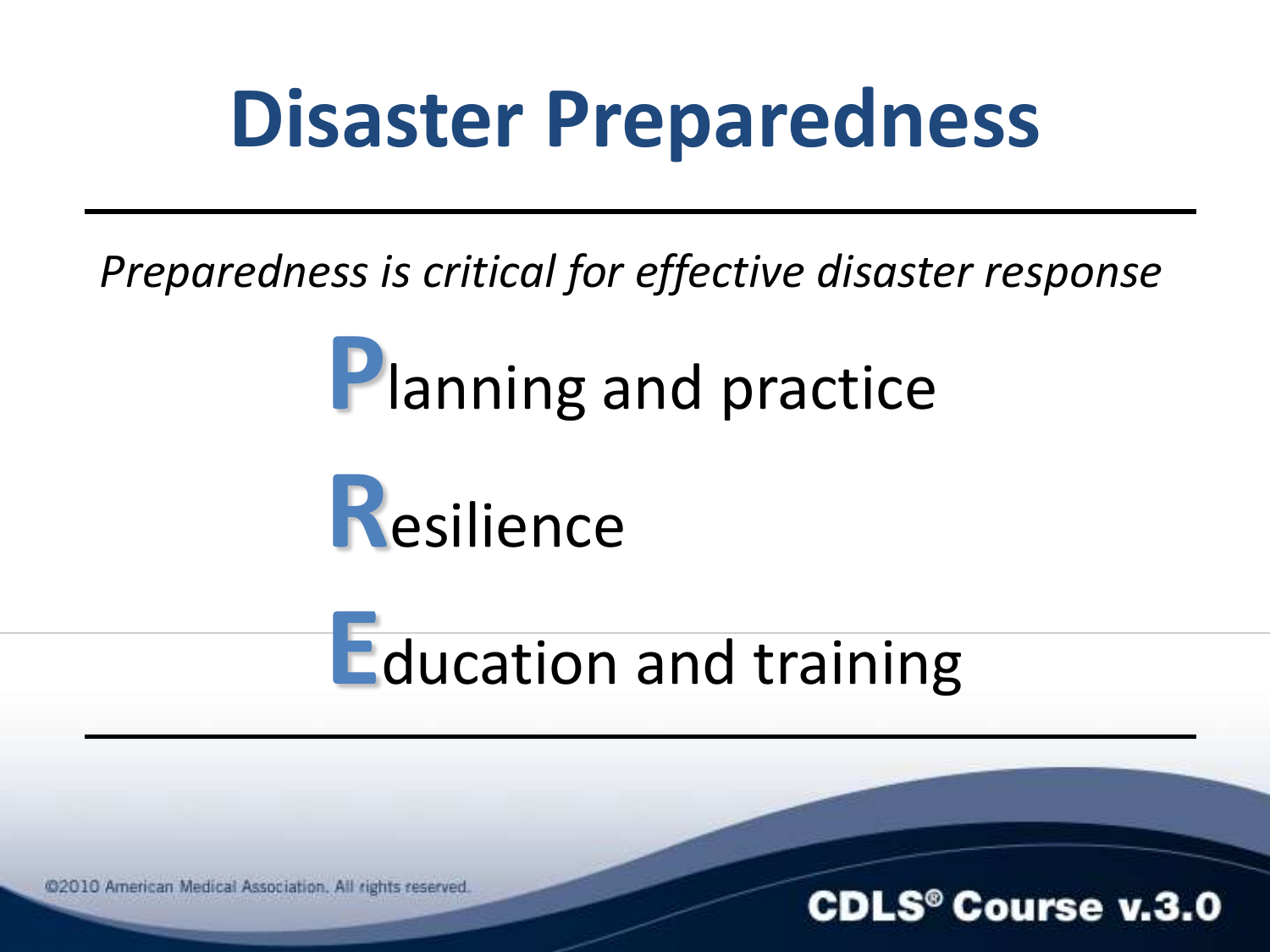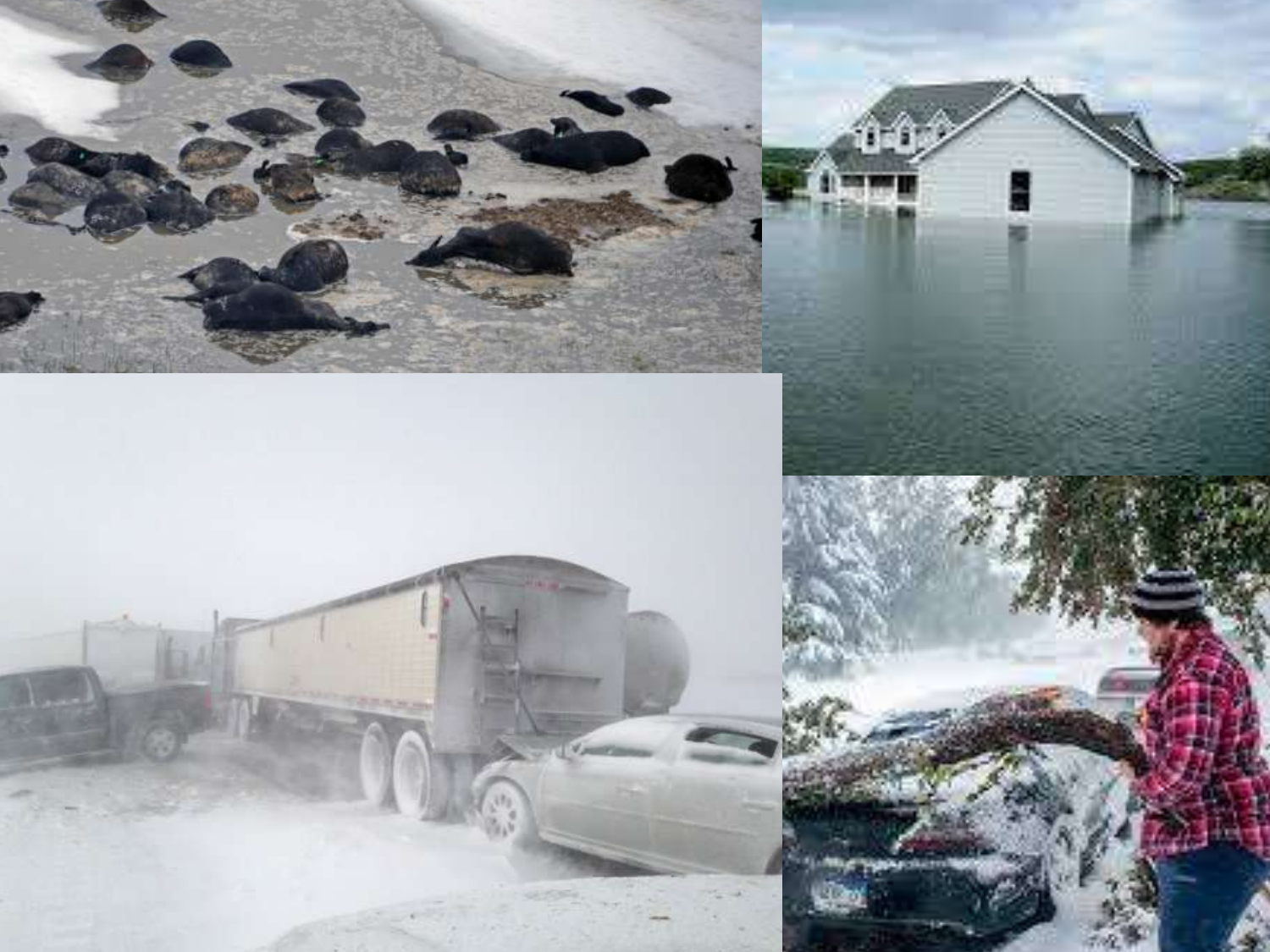# **Personal/Family Disaster Plan**

#### **Preparation is critical**

- You/Family must know how to react during a disaster:
	- Identify likely disasters and how to prepare
	- Practice disaster plan twice each year
- Inquire about disaster plans in workplace, schools, day care centers, and elder care facilities.
- For more information, visit:
	- BReady SD: [www.breadysd.com](http://www.breadysd.com/)
	- FEMA: [www.ready.gov](http://www.ready.gov/)
	- American Red Cross: [www.redcross.org](http://www.redcross.org/)

@2010 American Medical Association. All rights reserved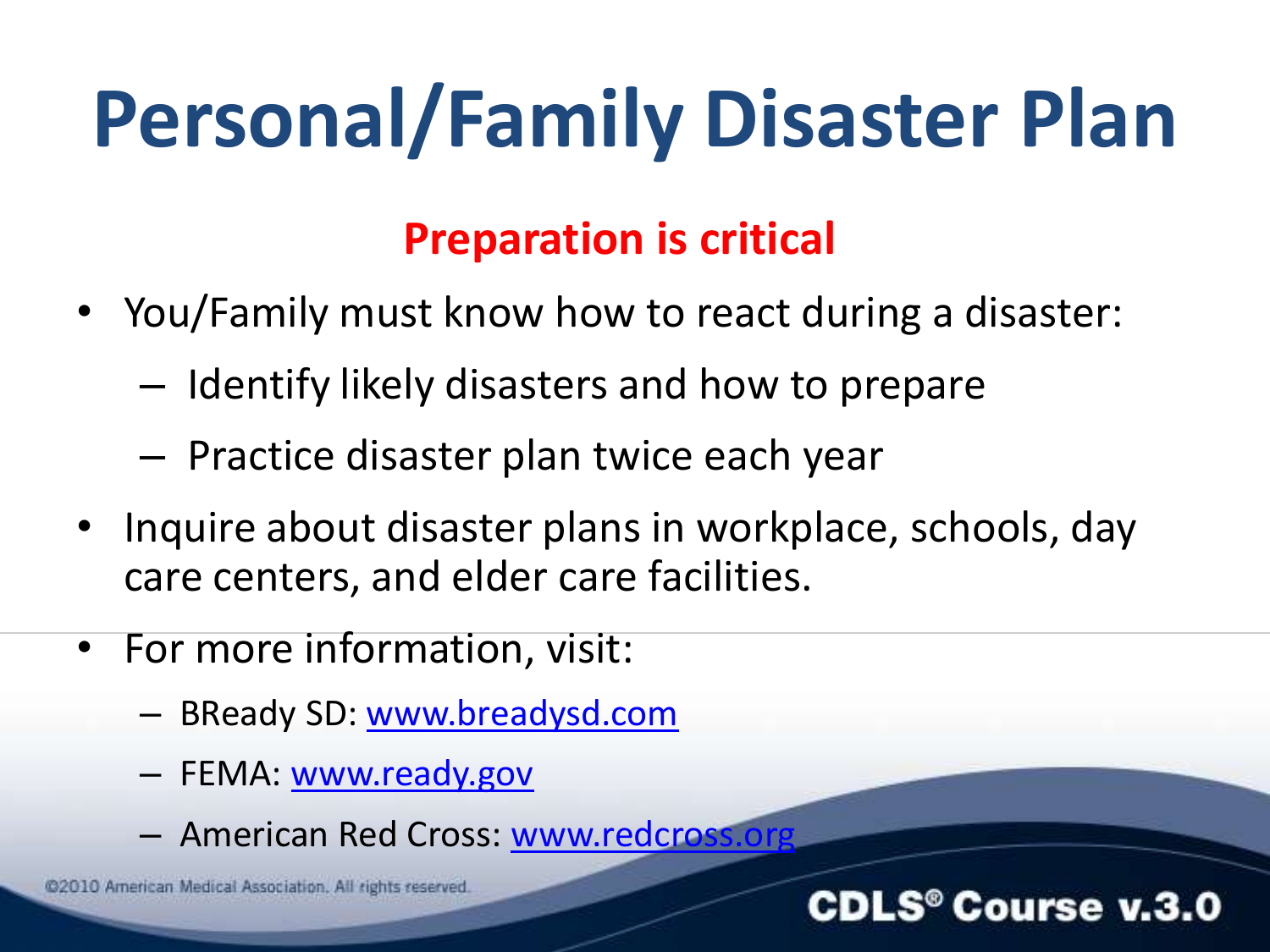### **Ex[ample: Active Shooter P](http://www.fbi.gov/about-us/cirg/active-shooter-and-mass-casualty-incidents/run-hide-fight-video)lan**

RUN. HIDE. FIGHT.® Surviving an Active Shooter Event - English



Warning: Video contains simulated violence in a stressful situation..

@2010 American Medical Association. All rights reserved.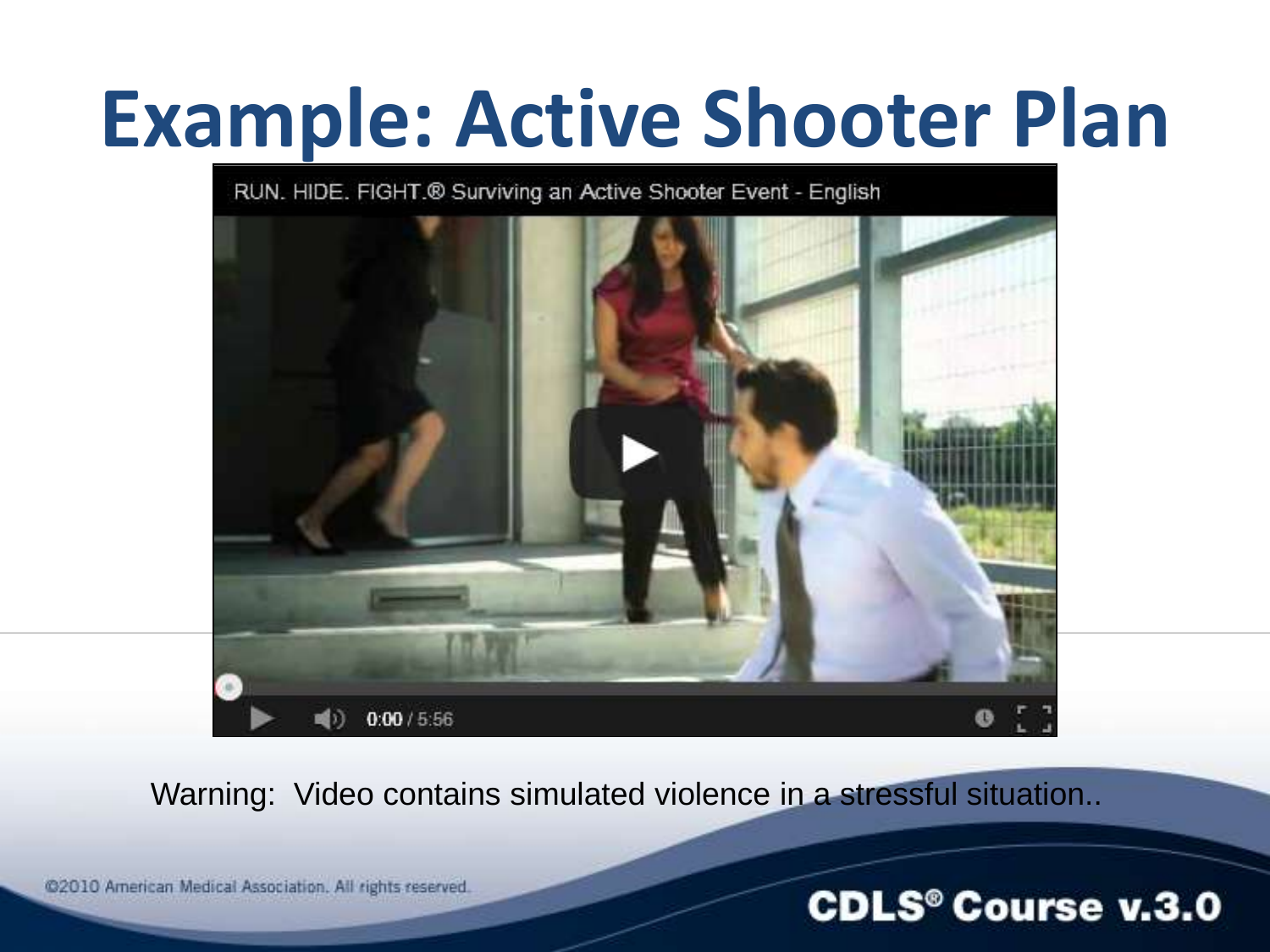#### **Key Components of Disaster Plan**

- Escape and evacuation routes
- Emergency alert systems
- Utility shut-off and safety
- Family communication
- School emergency plans
- Care for pets and livestock
- First aid and safety skills



George Armstrong/FEMA

- Know local shelters
- Places to meet

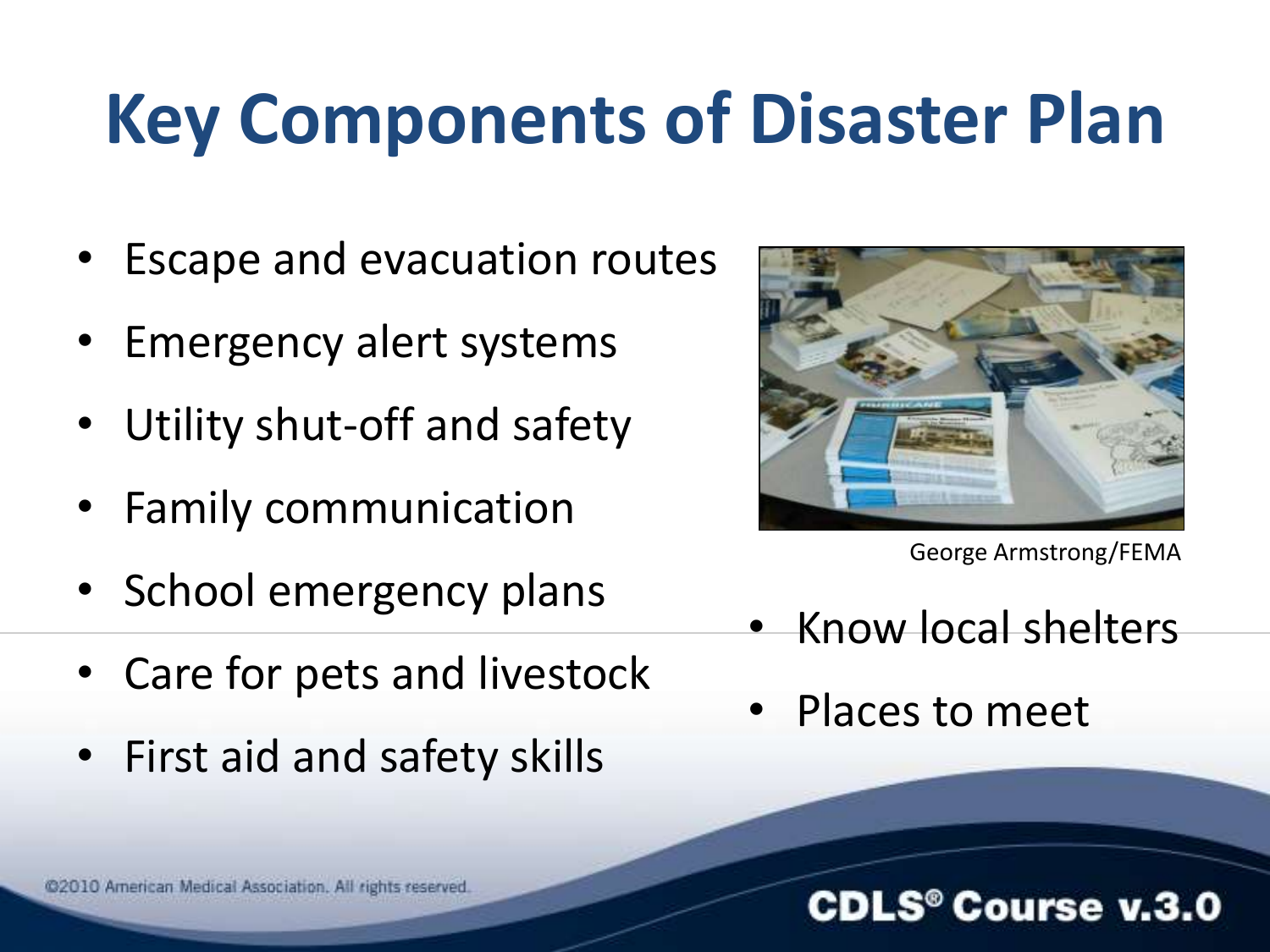# **Disaster Supply Kit**

- Water and food
- Clothing and bedding
- Personal items
- Medications or other special items (for 1 week)
- Contact information
- Family documents
- Additional supplies

*Every household should have adequate supplies to last for 3+ days*



**CDLS<sup>®</sup> Course v.3.0**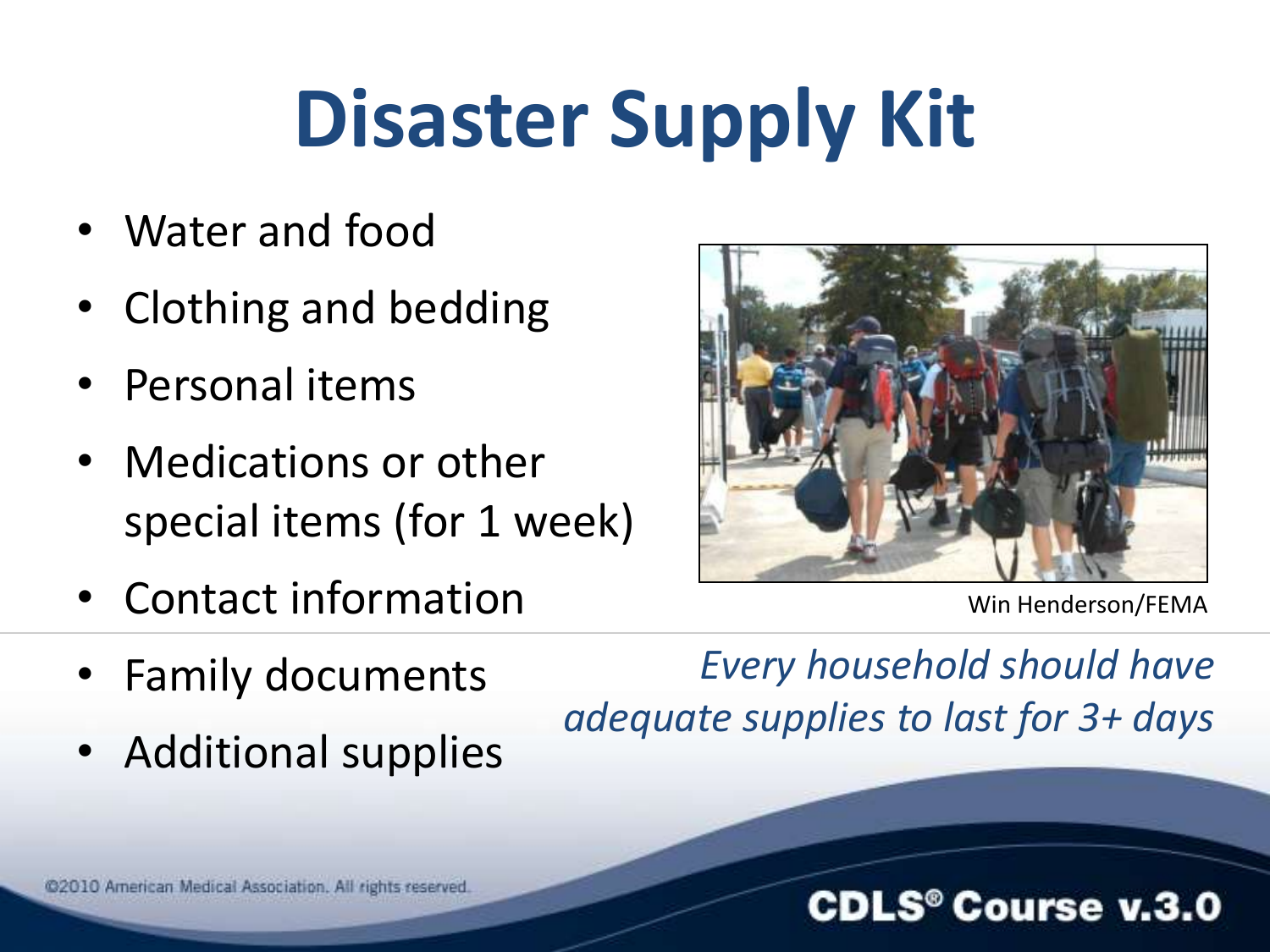# **Additional Supplies**

- **Batteries**
- Cash
- Compass
- Flashlight
- Keys
- **Matches**
- Radio
- Whistle



Red Cross Image

#### **CDLS<sup>®</sup> Course v.3.0**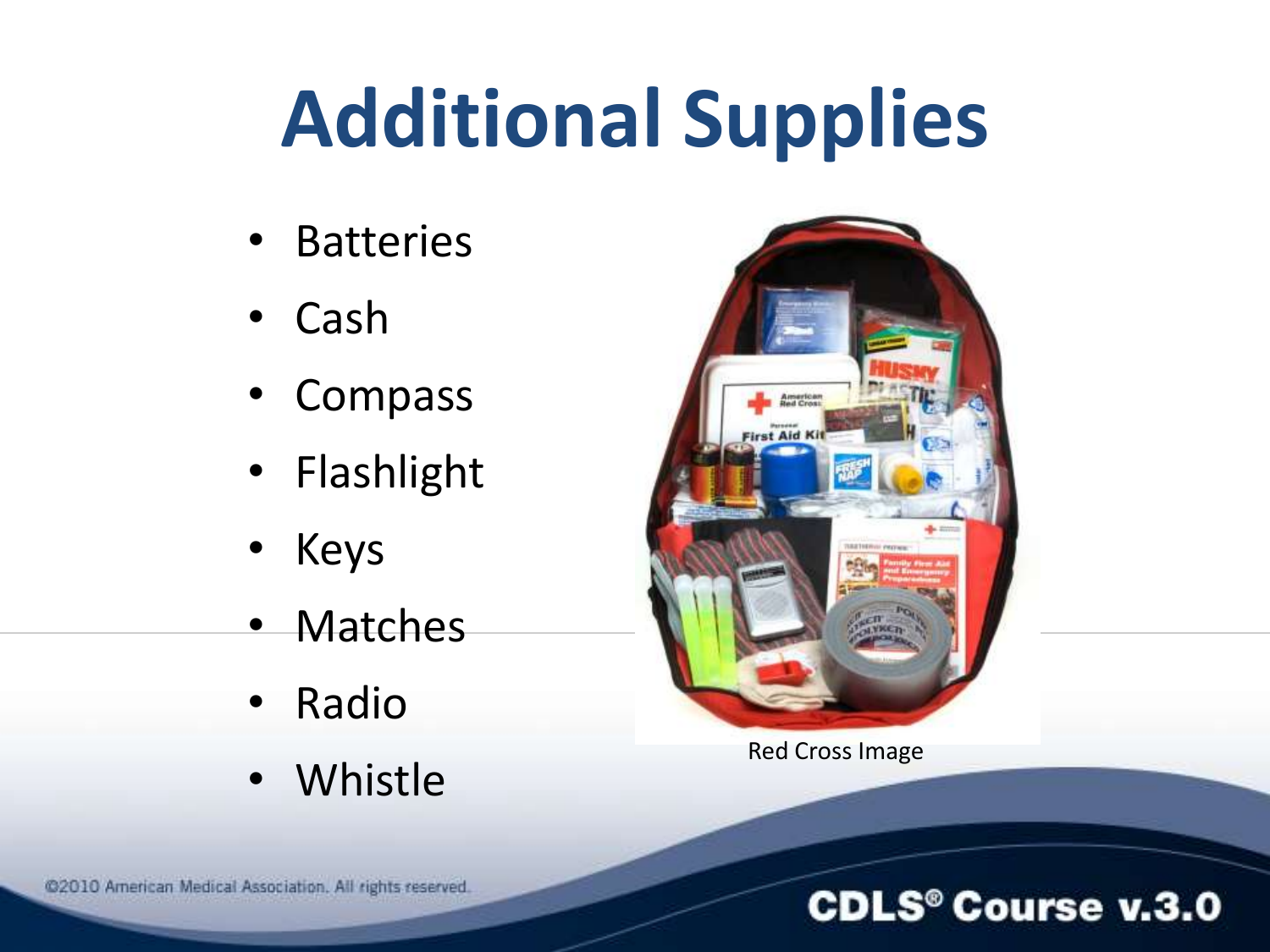## **Protection of Personal Assets**

- Insurance
	- Property, health, and life
- Home inventory – Photos of belongings
- Make copies of important documents



• Emergency savings

@2010 American Medical Association. All rights reserved.



Michael Raphael/FEMA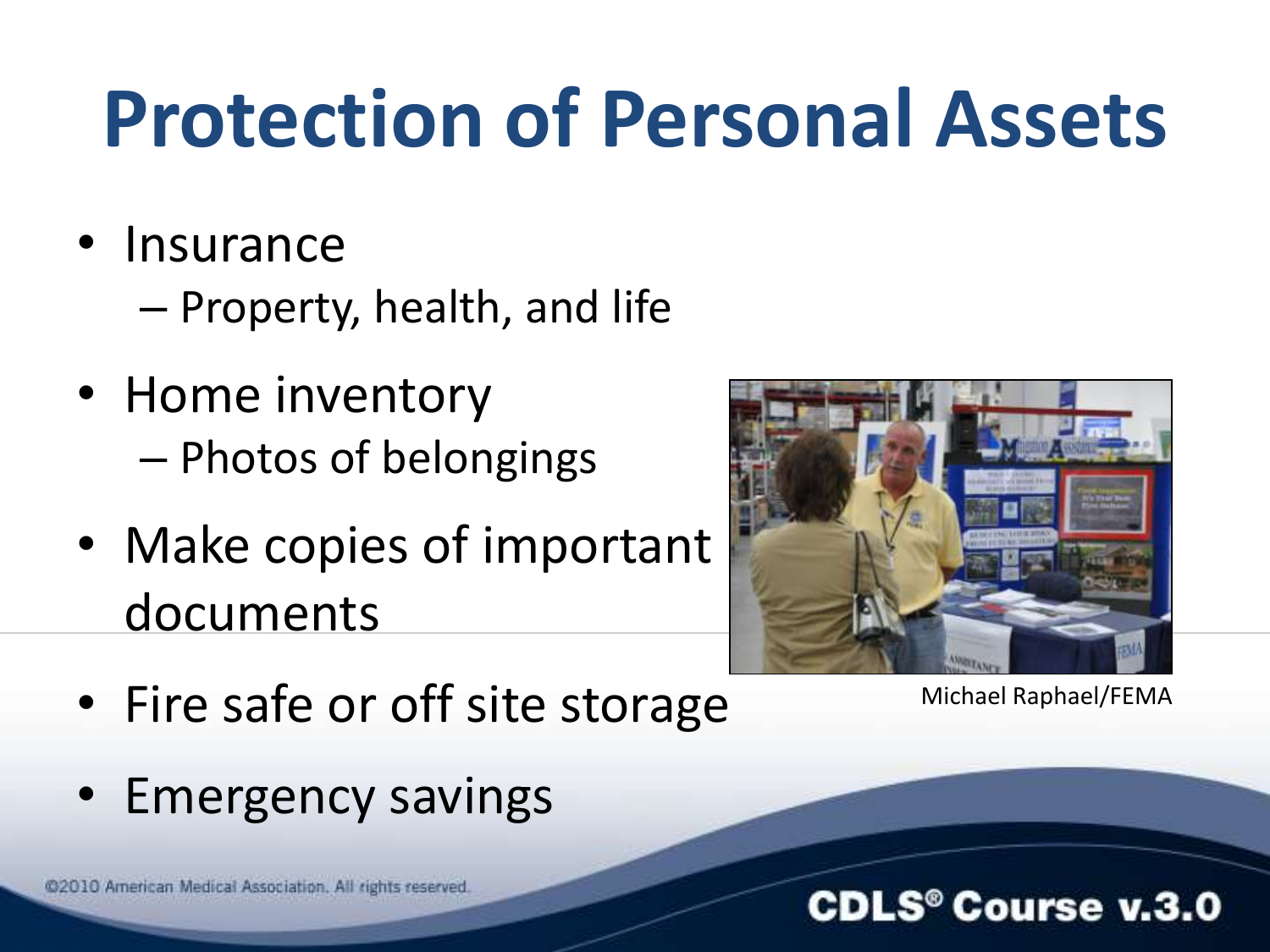### **Resilience**

#### **Prevention – Preparedness – Wellness**

- Process of successfully adapting to difficult or challenging life experiences
- Resilient individuals:
	- Ability to overcome adversity
	- Bounce back from setbacks
	- Possess excellent coping mechanisms



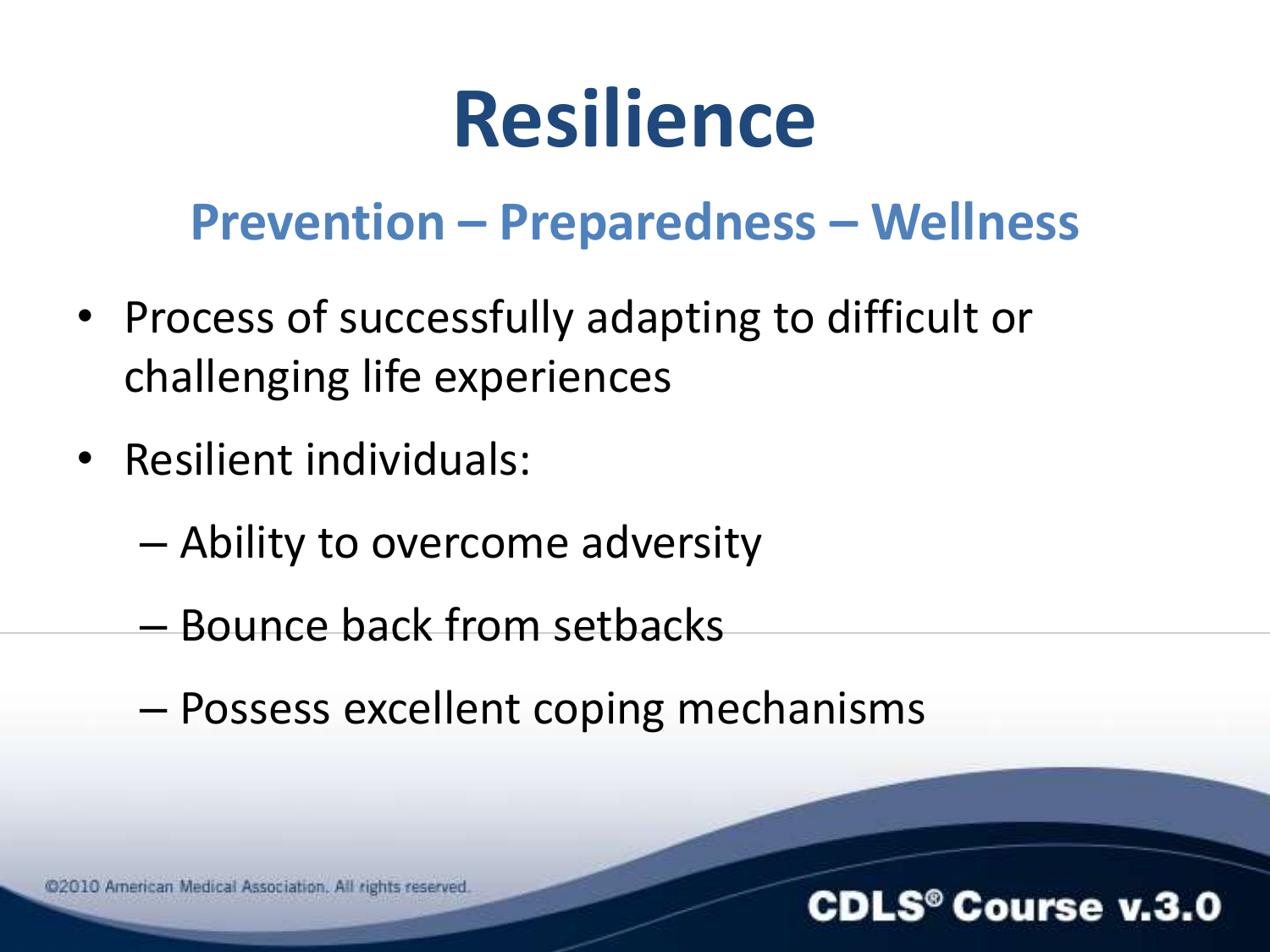#### **Prevention – Preparedness – Wellness**

- Eat a healthy diet
- Exercise regularly
- Avoid tobacco
- Adequate rest
- Maintain vaccinations
- Prevent infections



CDC/Judy Schmidt

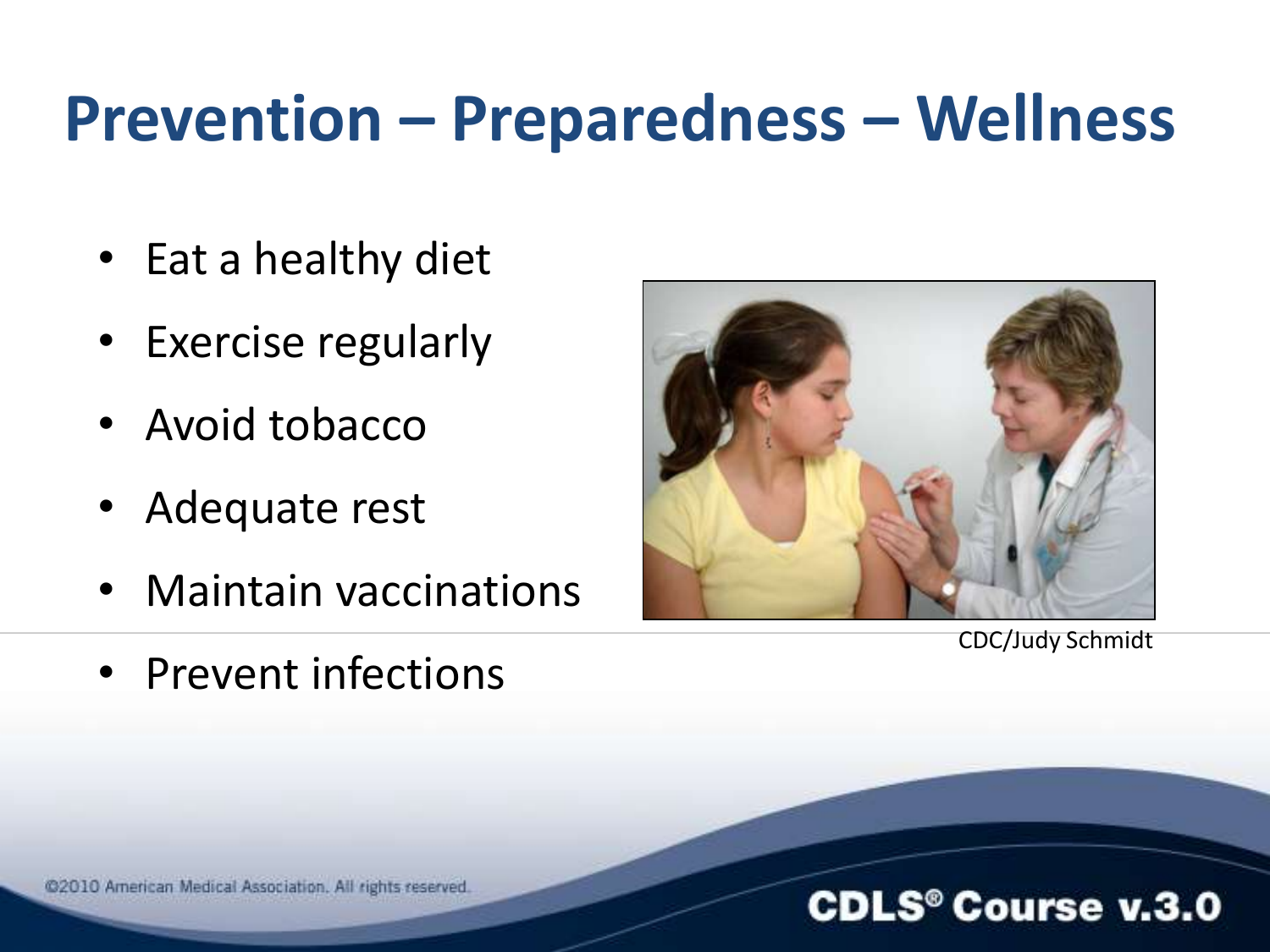# **Education and Training**

- Recognize life-threatening situations and protect personal health and safety
- Know how to contact and work with local emergency medical and public health systems
- Make decisions with limited resources and information
- Know and access reliable disaster health information, including medical, social, and mental health resources

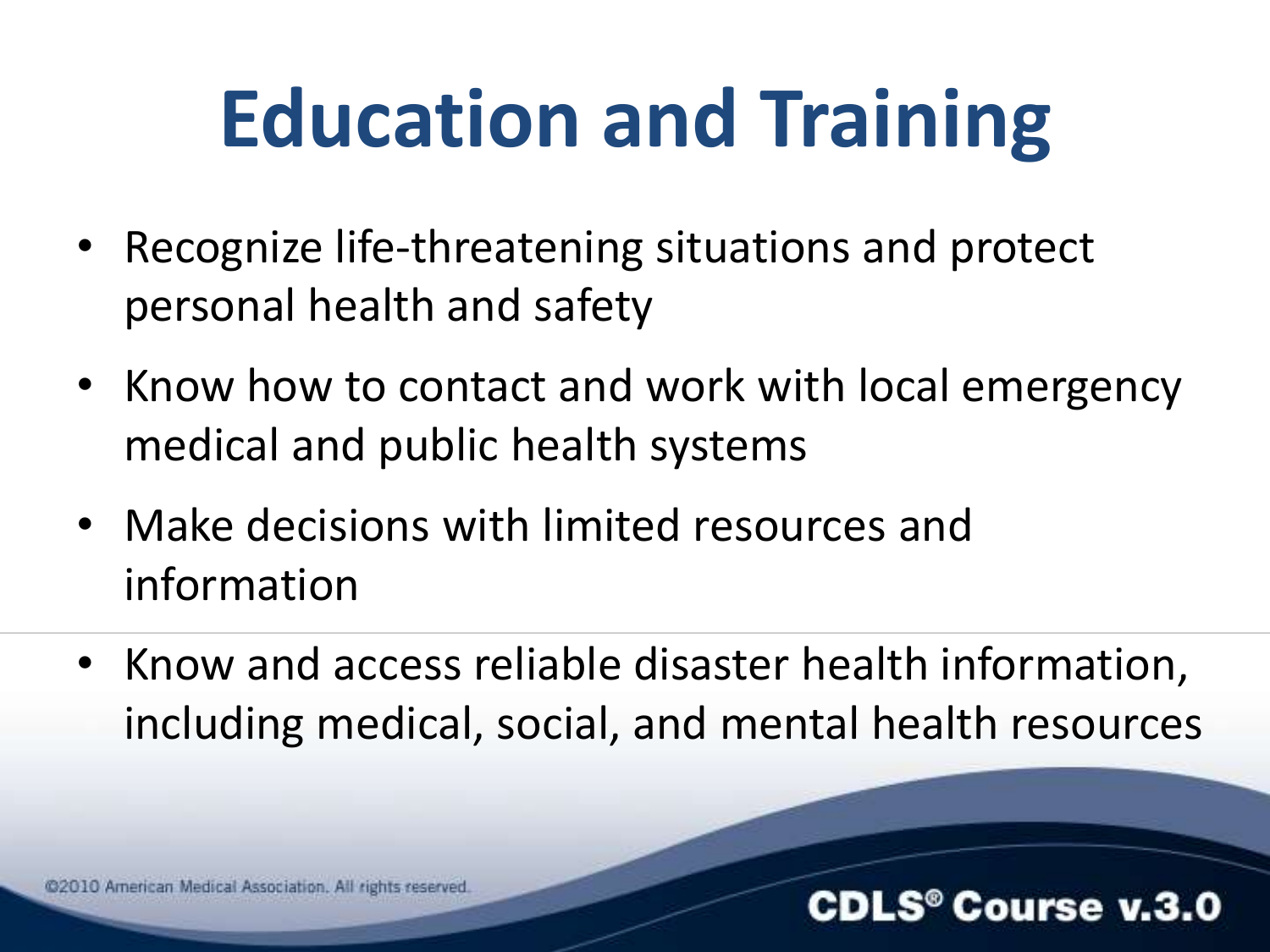#### **Personal Protective Equipment**

- Simple everyday items
	- Boots
	- Work gloves
	- Long pants
	- Long sleeve shirt
	- Glasses
	- Hat
- Healthcare worker
	- Gloves
	- Respirators
	- Goggles
	- Mask
- Complex equipment
	- Level A suit



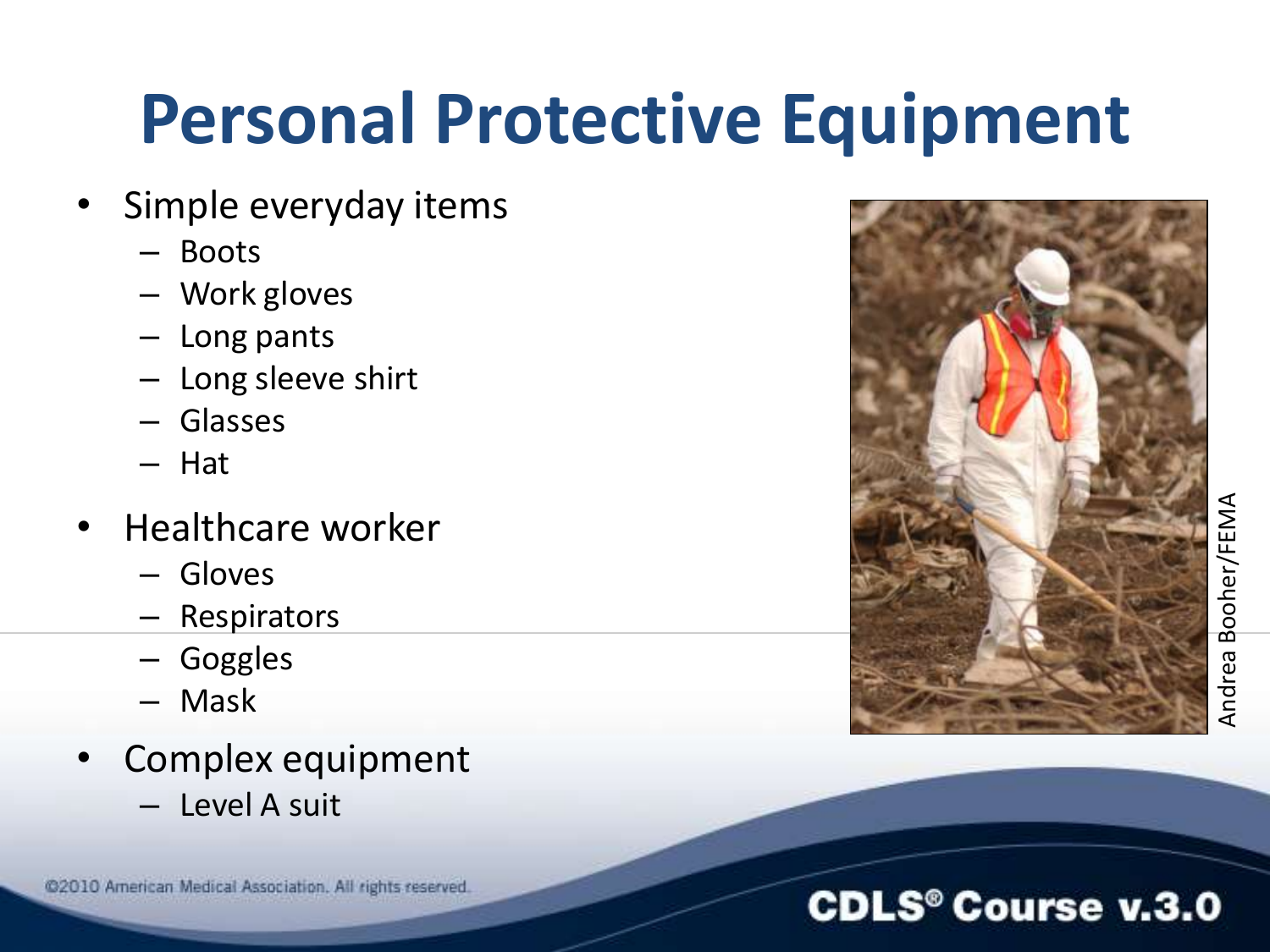# **Potential Hazards**

Le Charles I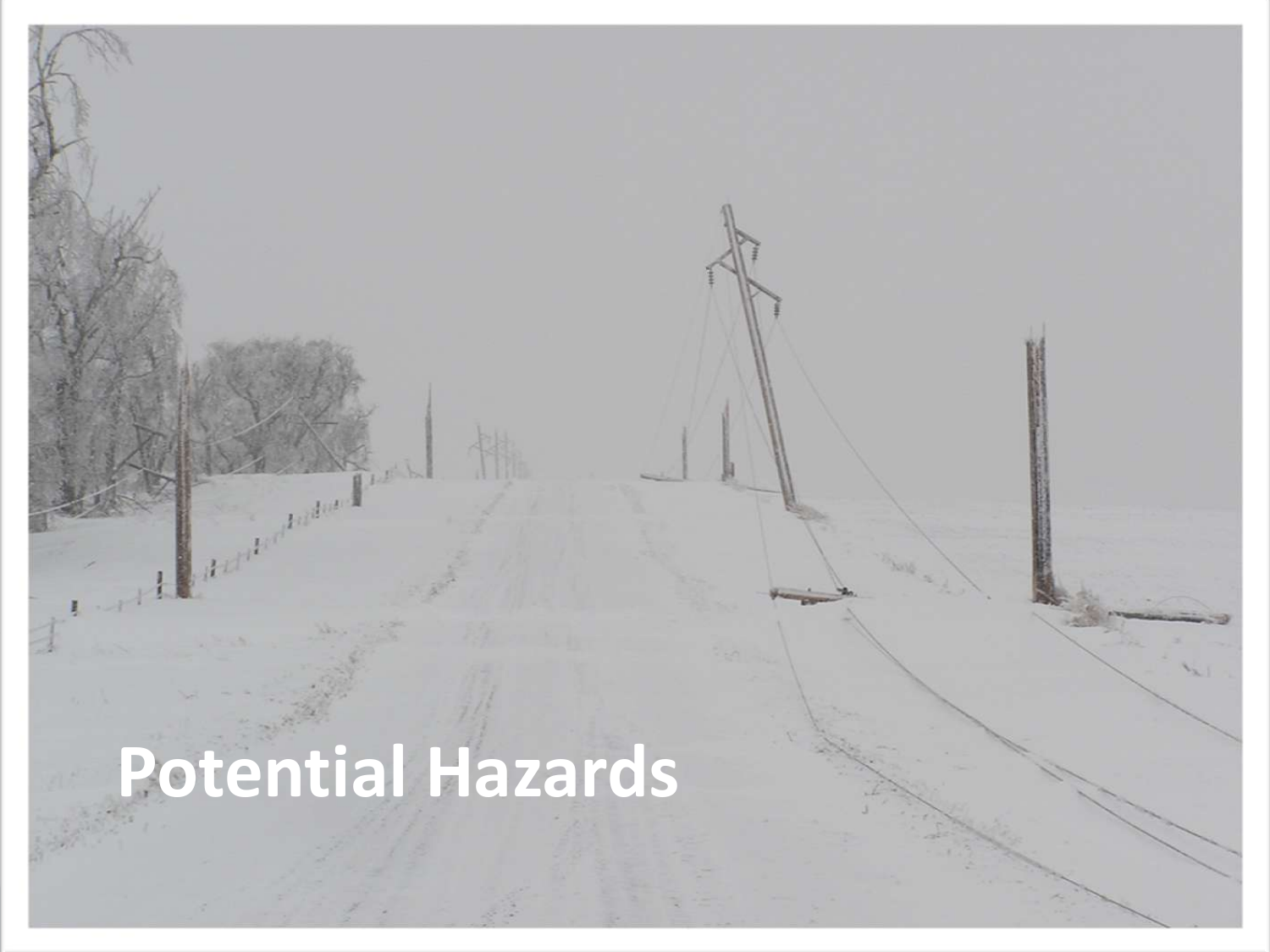# **Structural Instability**

- Washed-out soil around foundation
- Large cracks or gaps in foundation
- Sagging roofs or ceilings
- Floors that bounce or give when walked on



Ben Brennan/FEMA

• Doors or window frames appear out of alignment

@2010 American Medical Association. All rights reserved.

#### **CDLS® Course v.3.0**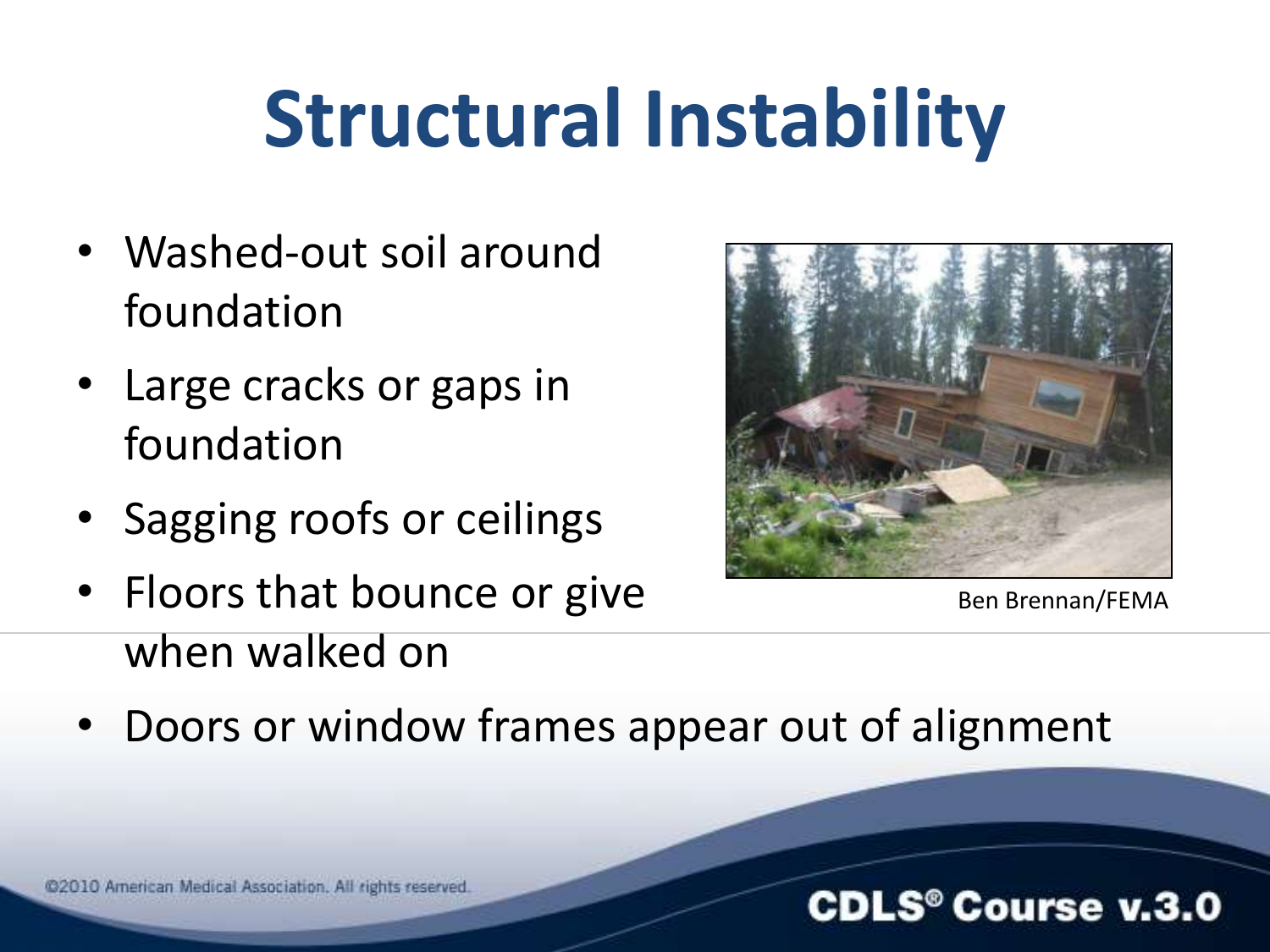## **Electrical and Gas Hazards**

- Do not touch downed power lines; beware of overhead and underground power lines
- Treat all power lines as energized; de-energized power lines may become energized
- Do not touch electrical equipment if ground is wet; any electrical equipment used in wet environments must be marked
- Use ground-fault circuit interrupters (GFCIs) in all wet locations
- Be alert for gas smell or leaking sound

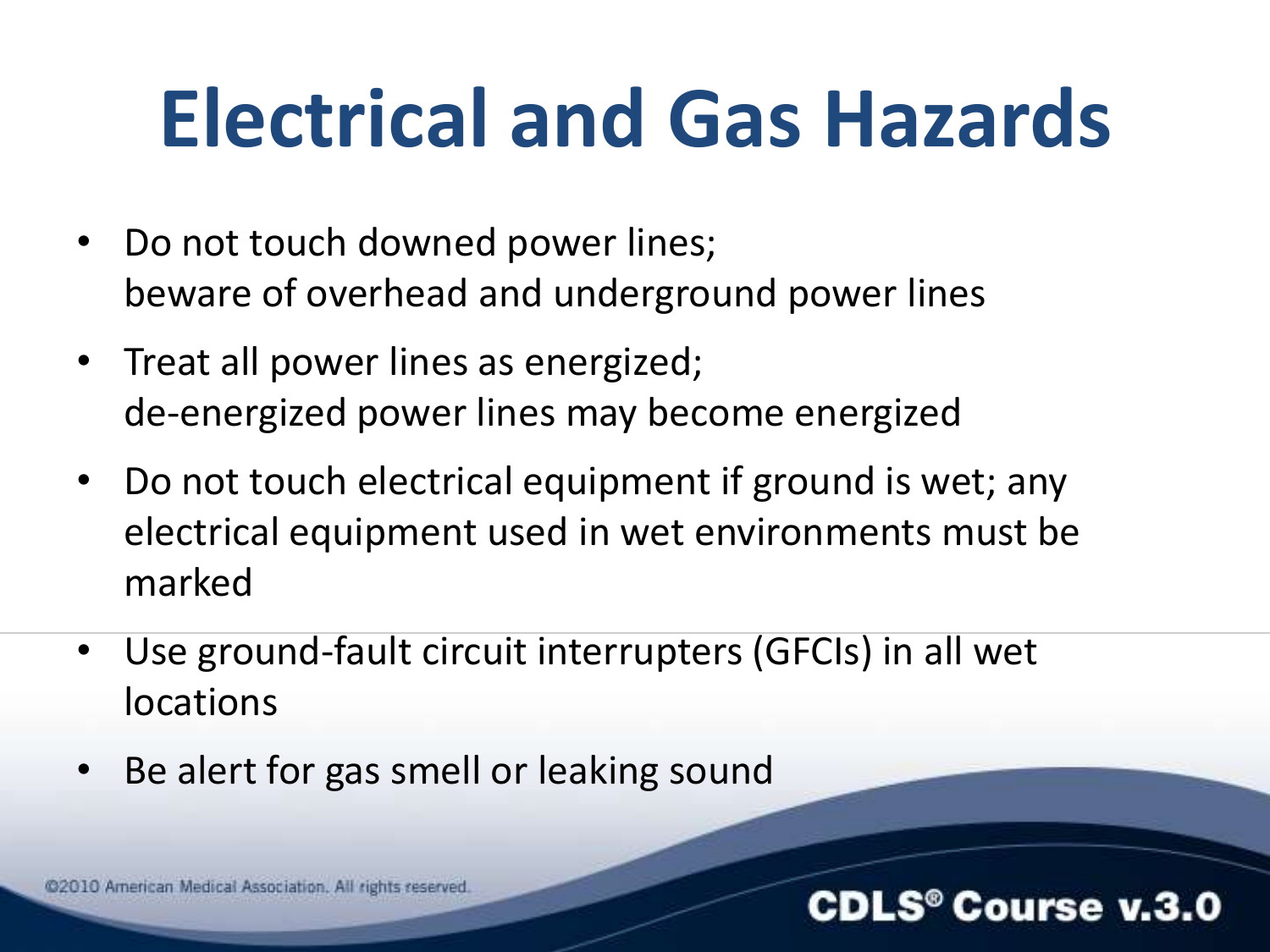# **Physical Dangers**

- Watch for sharp objects hidden in water or mud
- Be aware of slippery surfaces
- Use caution when lifting heavy materials
- Be alert for unstable conditions Leif Skoogfors/FEMA



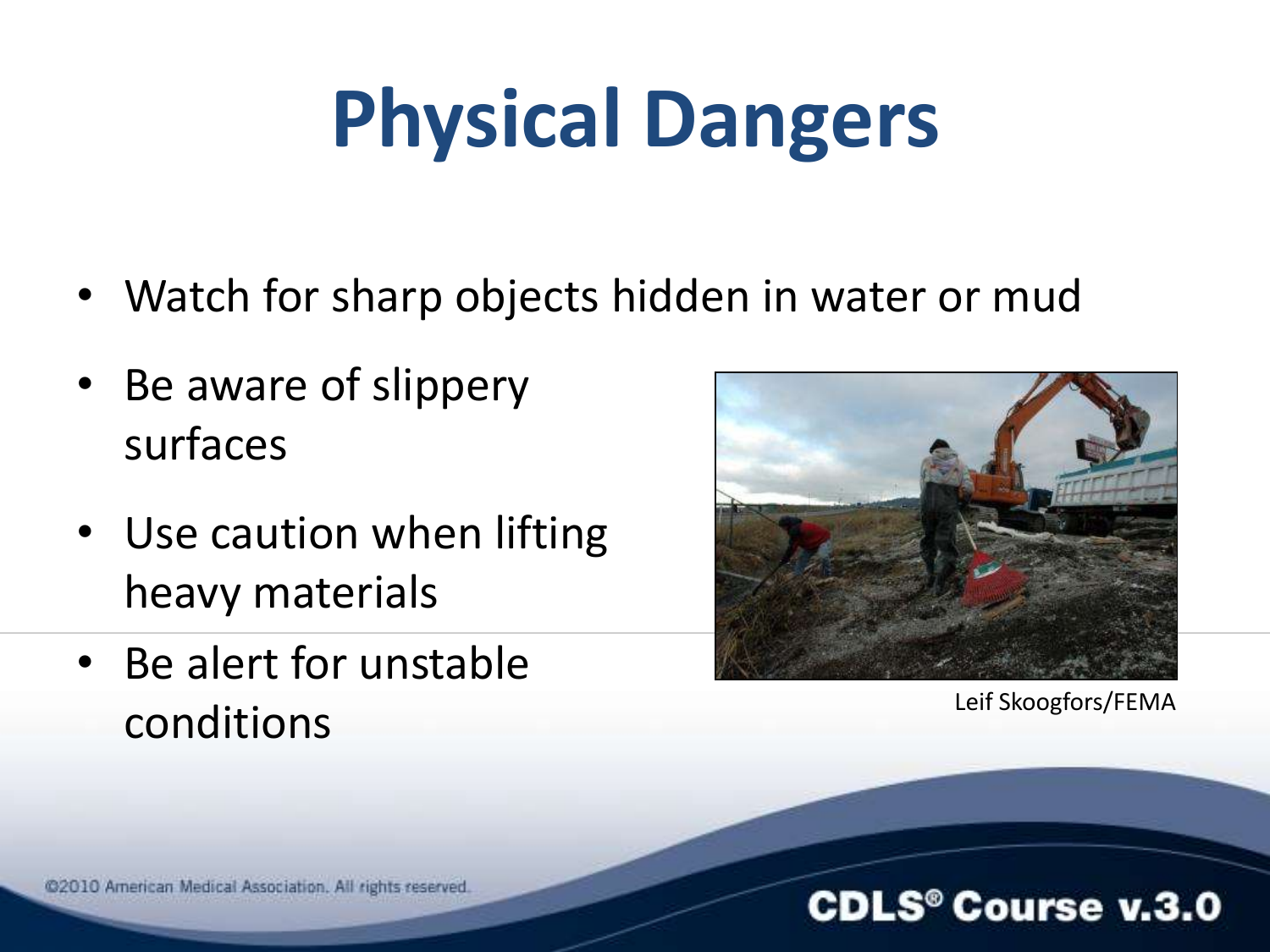#### **Chemicals and Other Contaminants**



Follow guidance of public safety and public health officials when chemicals, mold, mildew, or other

@2010 American Medical Association. All rights reserved.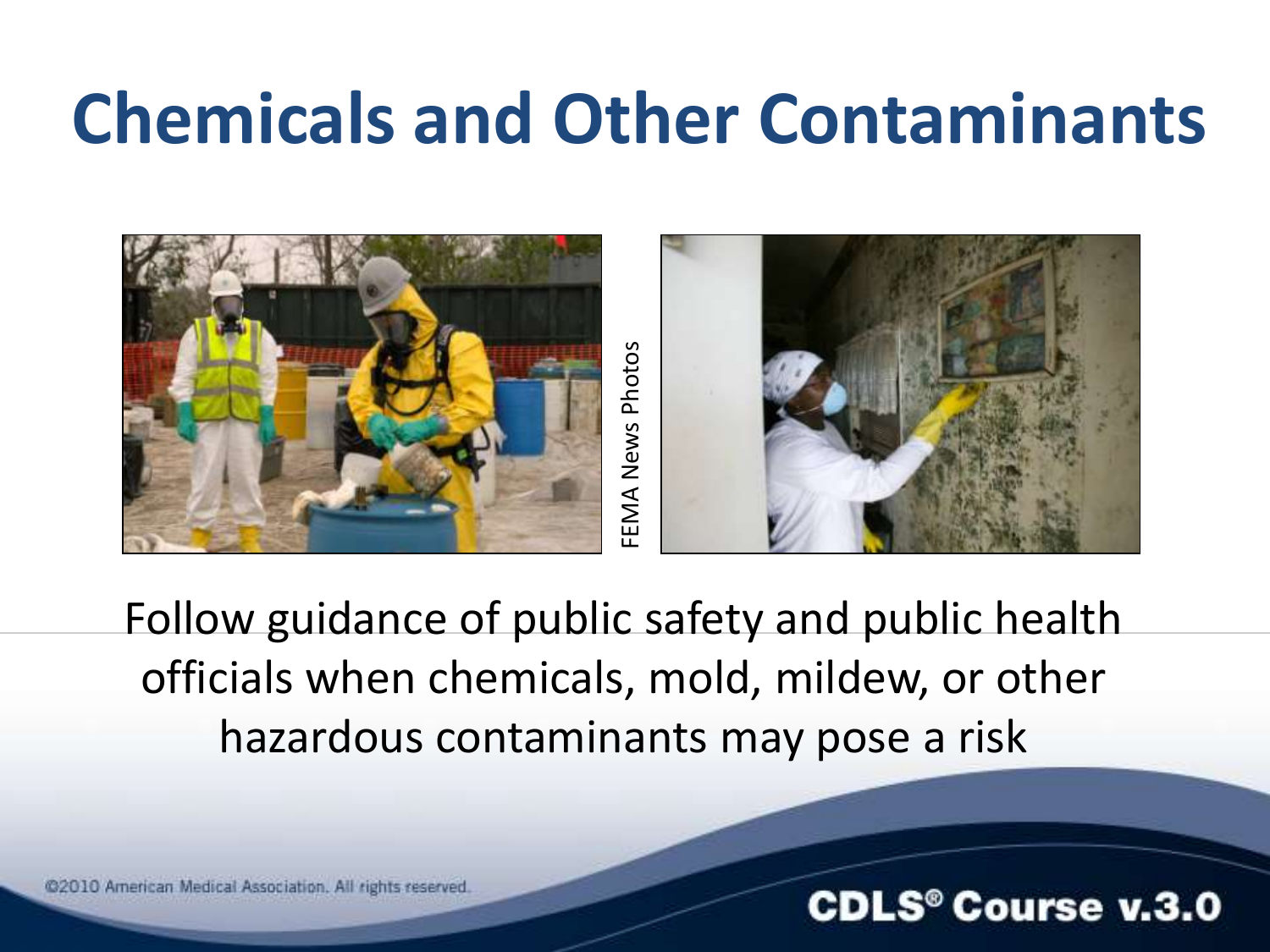### **Wildlife**

*Animals may be forced out of natural habitats and into unusual places, take precautions:*

- Identify harmful wildlife
- Be aware of animals that may carry rabies
- Watch for snakes, spiders, and other animals around debris
- Avoid sudden movement
- Wear protective gear (eg, boots or gloves)
- Use sticks or shovels to move or remove debris
- Call professionals to remove animals

#### **CDLS® Course v.3.0**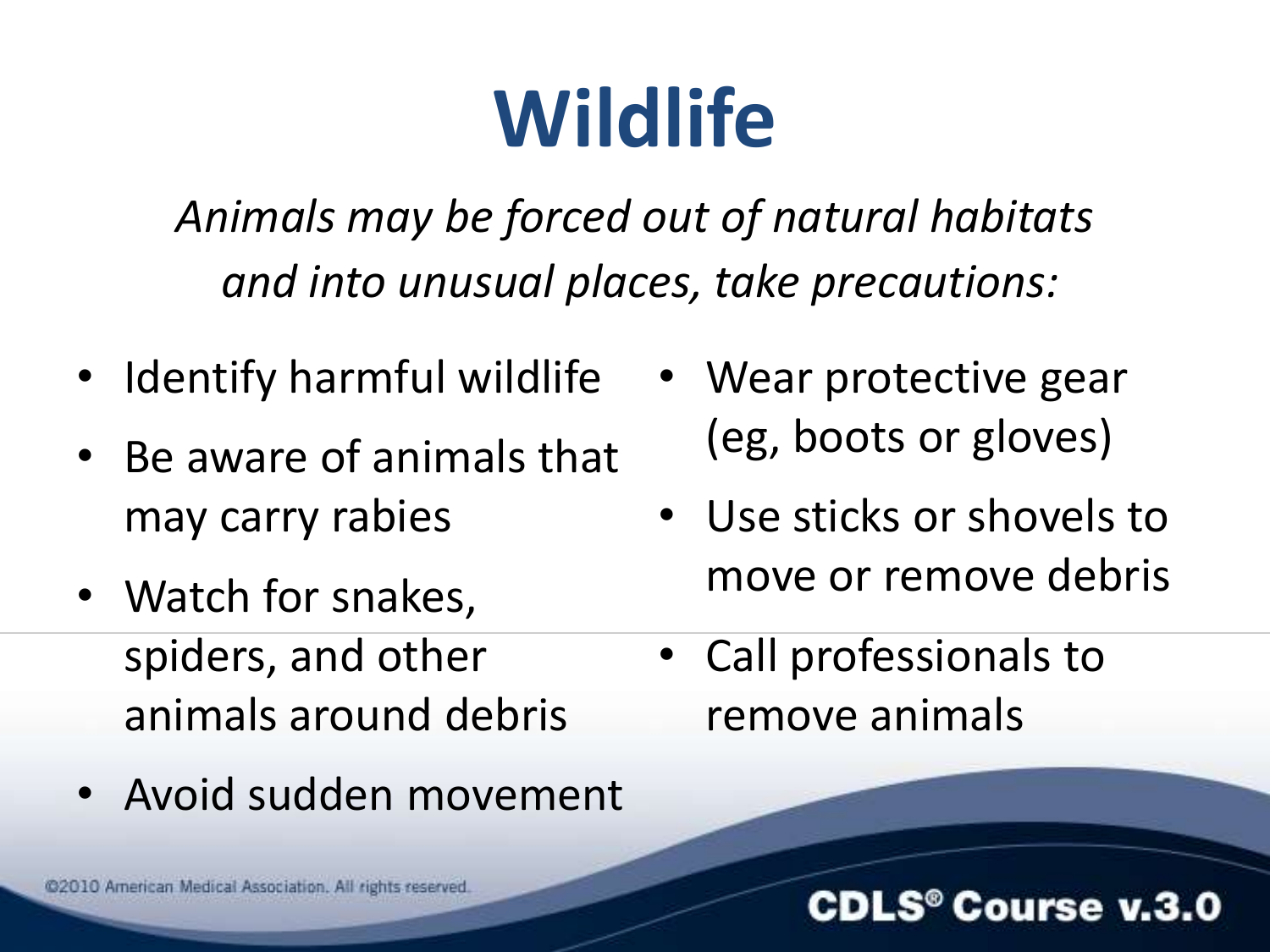# **Emotional Impact of Disasters**

- Fear
- Helplessness
- Worry and tension
- Anger
- Confusion
- Difficulty concentrating
- **Fatigue**
- Changes in sleep
- Loss of appetite
- Stress



Greg Henshall/FEMA

#### **CDLS<sup>®</sup> Course v.3.0**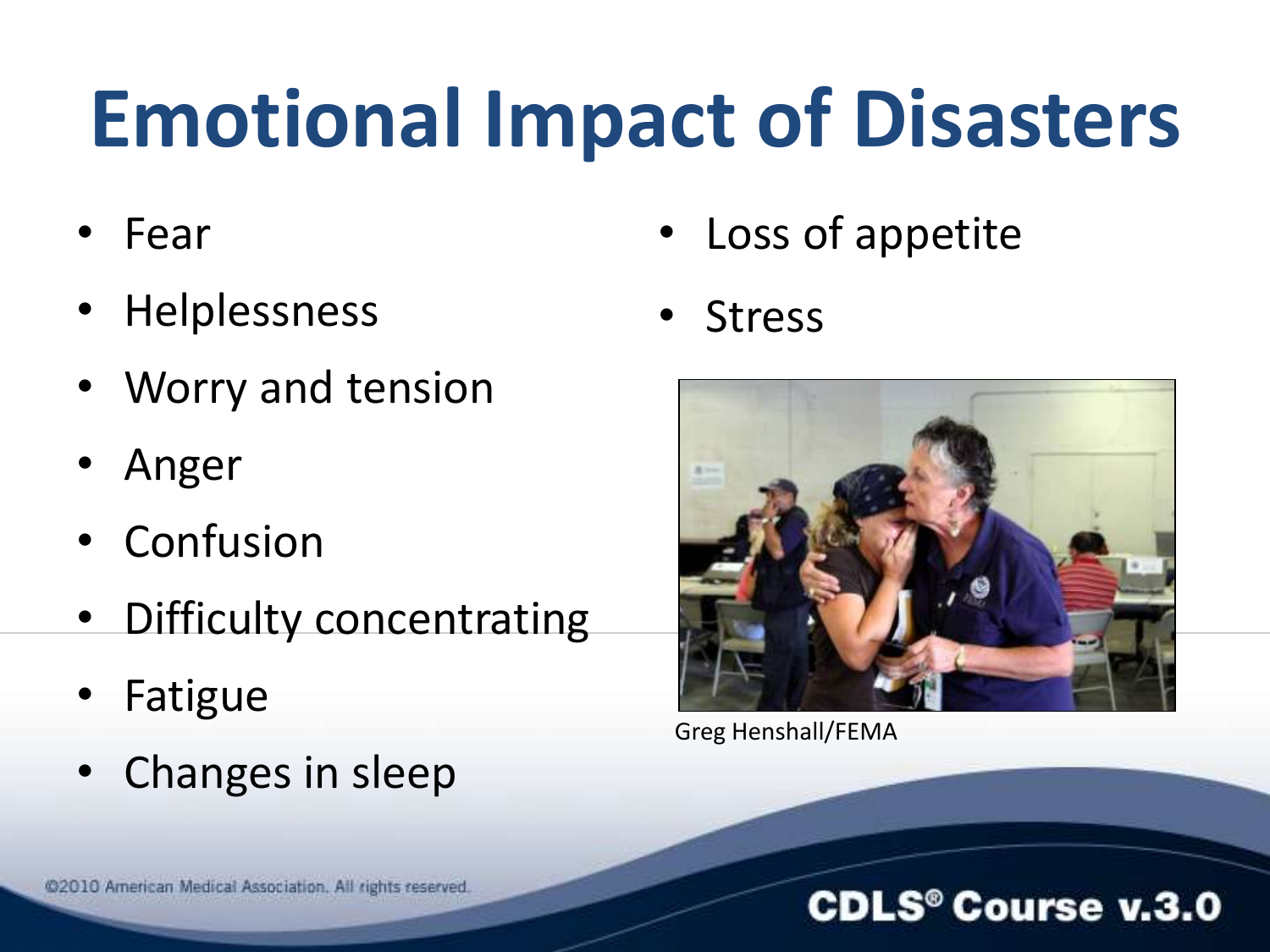## **Coping Strategies**



Jason Pack/ FEMA

Think positively Control anxiety Stay informed Stay connected Seek help if necessary

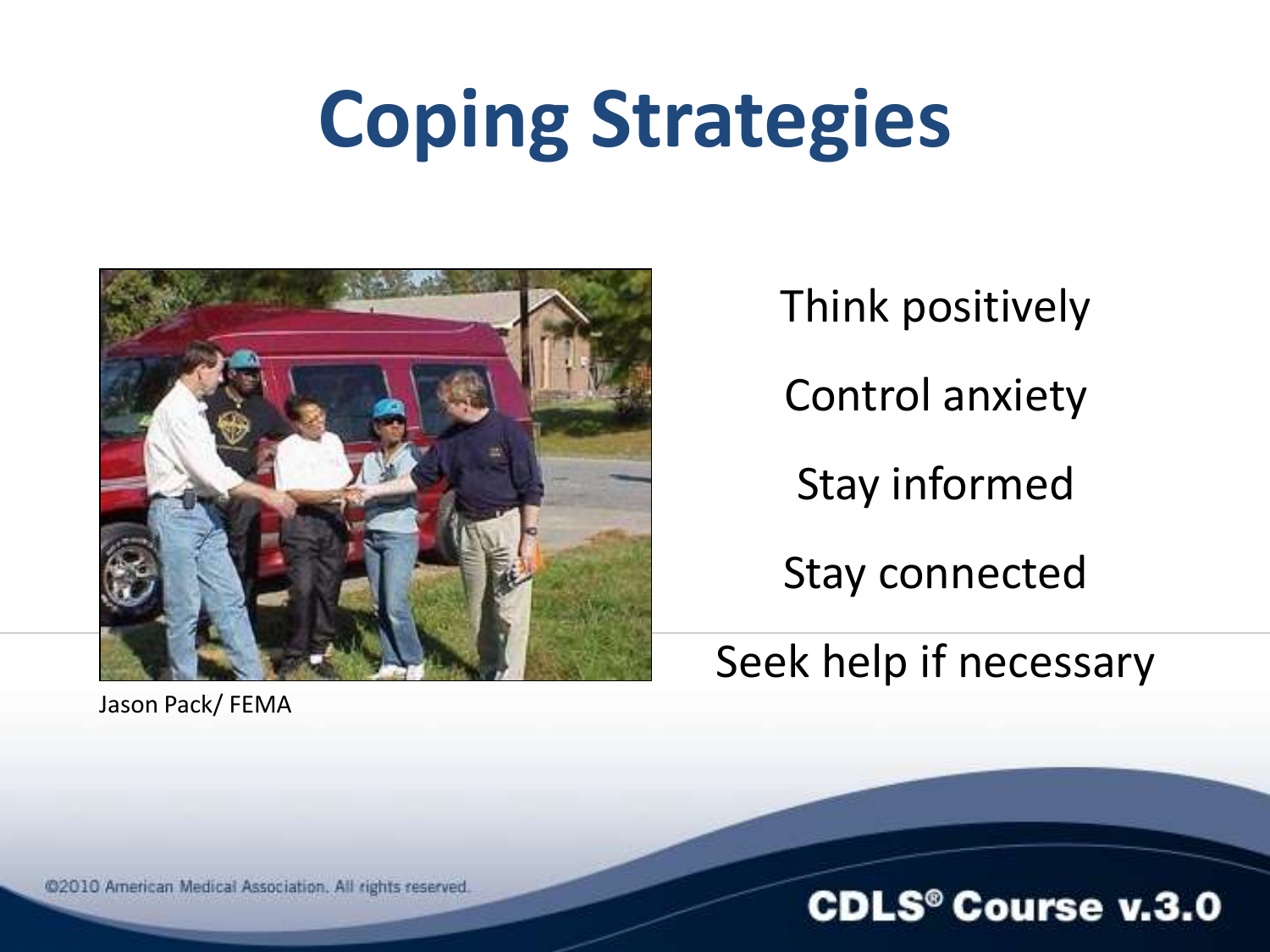#### **National Disaster Medical System (NDMS)**

- Federally-coordinated response system that can supplements state and local emergency resources during disasters
- Often based out of hospitals
- Individuals with expertise and experience in wide range of professions:
	- Clinical/public health
	- Forensics
	- Mortuary services

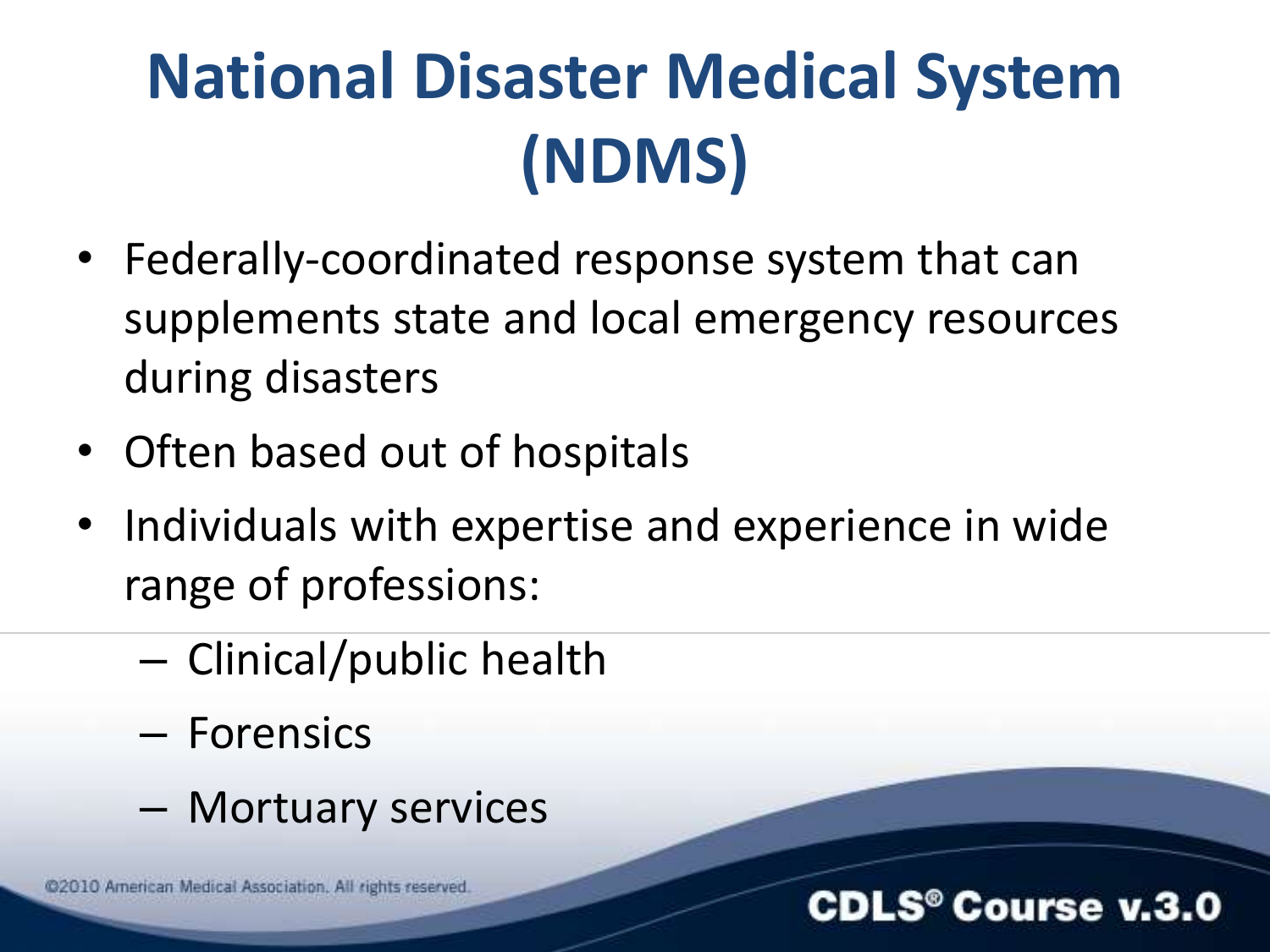## **SERV SD: Overview**

- State program for registration and credentialing of volunteer health professionals & students
- Coordinates deployment of volunteer health professionals during public health emergencies
- Volunteers deployed by SERV SD have immunity to civil liability and are covered by State Worker's **Compensation**

For more information or to register, visit [http://serv.sd.gov](http://serv.sd.gov/)



**CDLS<sup>®</sup> Course v.3.0**